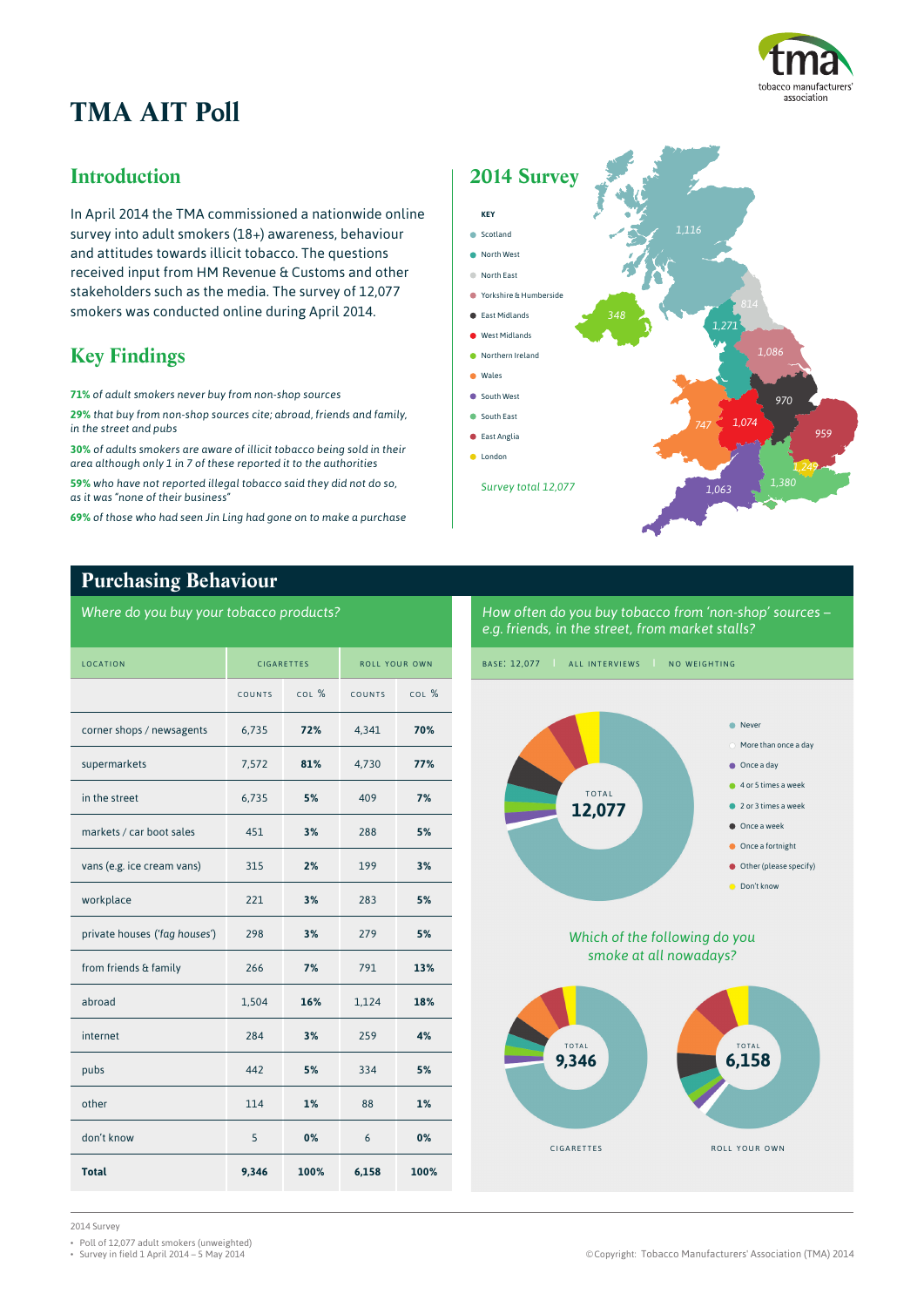## **Types of Product**

#### *Have you seen any of the following known non-shop brands being sold or smoked?*

| <b>NON SHOP BRAND</b> |           | <b>CIGARETTES</b> |       | ROLL YOUR OWN |       |
|-----------------------|-----------|-------------------|-------|---------------|-------|
|                       |           | COUNTS            | COL % | COUNTS        | COL % |
| "Jin Ling"            | seen?     | 719               | 8%    | 584           | 9%    |
|                       | not seen? | 1,845             | 20%   | 1,750         | 28%   |
| "Bon"                 | seen?     | 437               | 5%    | 352           | 6%    |
|                       | not seen? | 2,127             | 23%   | 1,982         | 32%   |
| "Richman"             | seen?     | 1,109             | 12%   | 896           | 15%   |
|                       | not seen? | 1,455             | 16%   | 1,438         | 23%   |
| "Master"              | seen?     | 545               | 6%    | 420           | 7%    |
|                       | not seen? | 2,019             | 22%   | 1,914         | 31%   |
| "Business Royals"     | seen?     | 630               | 7%    | 510           | 8%    |
|                       | not seen? | 1,934             | 21%   | 1,824         | 30%   |
| "JIM"                 | seen?     | 484               | 5%    | 372           | 6%    |
|                       | not seen? | 2,080             | 22%   | 1,962         | 32%   |
| "em@il"               | seen?     | 273               | 3%    | 208           | 3%    |
|                       | not seen? | 2,291             | 25%   | 2,126         | 35%   |
| $M$ G"                | seen?     | 483               | 5%    | 368           | 6%    |
|                       | not seen? | 2,081             | 22%   | 1,966         | 32%   |
|                       | seen?     | 758               | 8%    | 627           | 10%   |
| "Park"                | not seen? | 1,806             | 19%   | 1,707         | 28%   |
|                       | seen?     | 553               | 6%    | 441           | 7%    |
| "Raquel"              | not seen? | 2.011             | 22%   | 1.893         | 31%   |

#### *Have you purchased any of the following known non-shop brands?*

| NON SHOP BRAND    |               | <b>CIGARETTES</b> |         | <b>ROLL YOUR OWN</b> |           |
|-------------------|---------------|-------------------|---------|----------------------|-----------|
|                   |               | COUNTS            | $COI$ % | COUNTS               | $COI$ $%$ |
| "Jin Ling"        | purchased     | 499               | 5%      | 421                  | 7%        |
|                   | not purchased | 220               | 2%      | 163                  | 3%        |
| "Bon"             | purchased     | 282               | 3%      | 244                  | 4%        |
|                   | not purchased | 155               | 2%      | 108                  | 2%        |
| "Richman"         | purchased     | 671               | 7%      | 534                  | 9%        |
|                   | not purchased | 438               | 5%      | 362                  | 6%        |
| "Master"          | purchased     | 328               | 4%      | 278                  | 5%        |
|                   | not purchased | 217               | 2%      | 142                  | 2%        |
| "Business Royals" | purchased     | 323               | 3%      | 276                  | 4%        |
|                   | not purchased | 307               | 3%      | 234                  | 4%        |
| "JIM"             | purchased     | 204               | 2%      | 151                  | 2%        |
|                   | not purchased | 280               | 3%      | 221                  | 4%        |
| "em@il"           | purchased     | 143               | 2%      | 111                  | 2%        |
|                   | not purchased | 130               | 1%      | 97                   | 2%        |
| $M$ G"            | purchased     | 195               | 2%      | 154                  | 3%        |
|                   | not purchased | 288               | 3%      | 214                  | 3%        |
| "Park"            | purchased     | 294               | 3%      | 234                  | 4%        |
|                   | not purchased | 464               | 5%      | 393                  | 6%        |
|                   | purchased     | 325               | 3%      | 264                  | 4%        |
| "Raguel"          | not purchased | 228               | 2%      | 177                  | 3%        |

*Where do you think the non-shop brands that you buy come from?*

BASE: 3,539 | ALL INTERVIEWS | NO WEIGHTING

European Union (EU)



**45***%*



**31***%*



Duty free

Other

Don't know **30***%*

#### *If you have purchased non-shop products, how would you describe them?*

BASE: 3,539 | ALL INTERVIEWS | NO WEIGHTING



*When you have seen these tobacco products being sold, what price range have they been within for a pack of 20 cigarettes?*



*When you have seen these tobacco products being sold, what price range have they been for a pack of 50g rolling tobacco?*



2014 Survey

- 
- Poll of 12,077 adult smokers (unweighted)<br>• Survey in field 1 April 2014 5 May 2014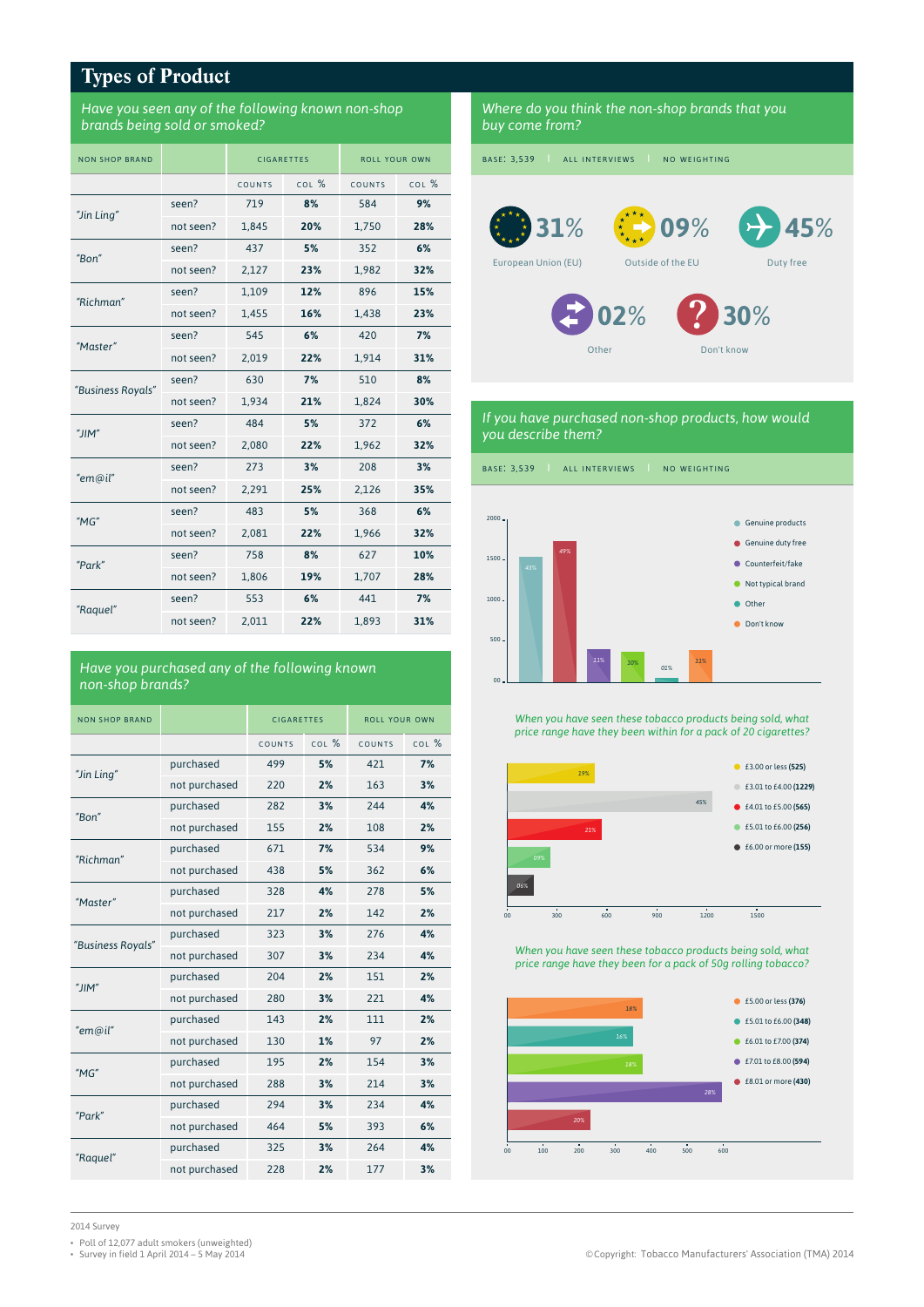### **Awareness and Reporting**

TMA AIT POLL | 12,077 ADULT SMOKERS (UNWEIGHTED)



# *What proportion of the UK cigarette market do you think is illicit?*





# *If so, where have you seen these tobacco products sold ?*

| <b>IOCATION</b>               | <b>CIGARETTES</b> |           | <b>ROLL YOUR OWN</b> |           |
|-------------------------------|-------------------|-----------|----------------------|-----------|
|                               | COUNTS            | $COI$ $%$ | COUNTS               | $COI$ $%$ |
| In the street                 | 885               | 32%       | 709                  | 33%       |
| Markets or car boot sales     | 740               | 27%       | 566                  | 27%       |
| Pubs                          | 1136              | 42%       | 949                  | 45%       |
| Vans (e.g. Ice cream vans)    | 199               | 7%        | 159                  | 7%        |
| Private houses ('fag houses') | 604               | 22%       | 491                  | 23%       |
| From friends and family       | 582               | 21%       | 552                  | 26%       |
| Schools                       | 83                | 3%        | 60                   | 3%        |
| Corner shops/newsagents       | 514               | 19%       | 378                  | 18%       |
| Internet                      | 196               | 7%        | 156                  | 7%        |
| Other                         | 80                | 3%        | 51                   | 2%        |
| Don't know                    | 237               | 9%        | 159                  | 7%        |
| <b>Total</b>                  | 2730              | 100%      | 2122                 | 100%      |

## *If you have reported the sale of illicit tobacco in the past 12 months, who was it to?*

BASE: 534 | ALL INTERVIEWS | NO WEIGHTING



2014 Survey

- Poll of 12,077 adult smokers (unweighted)<br>• Survey in field 1 April 2014 5 May 2014
-